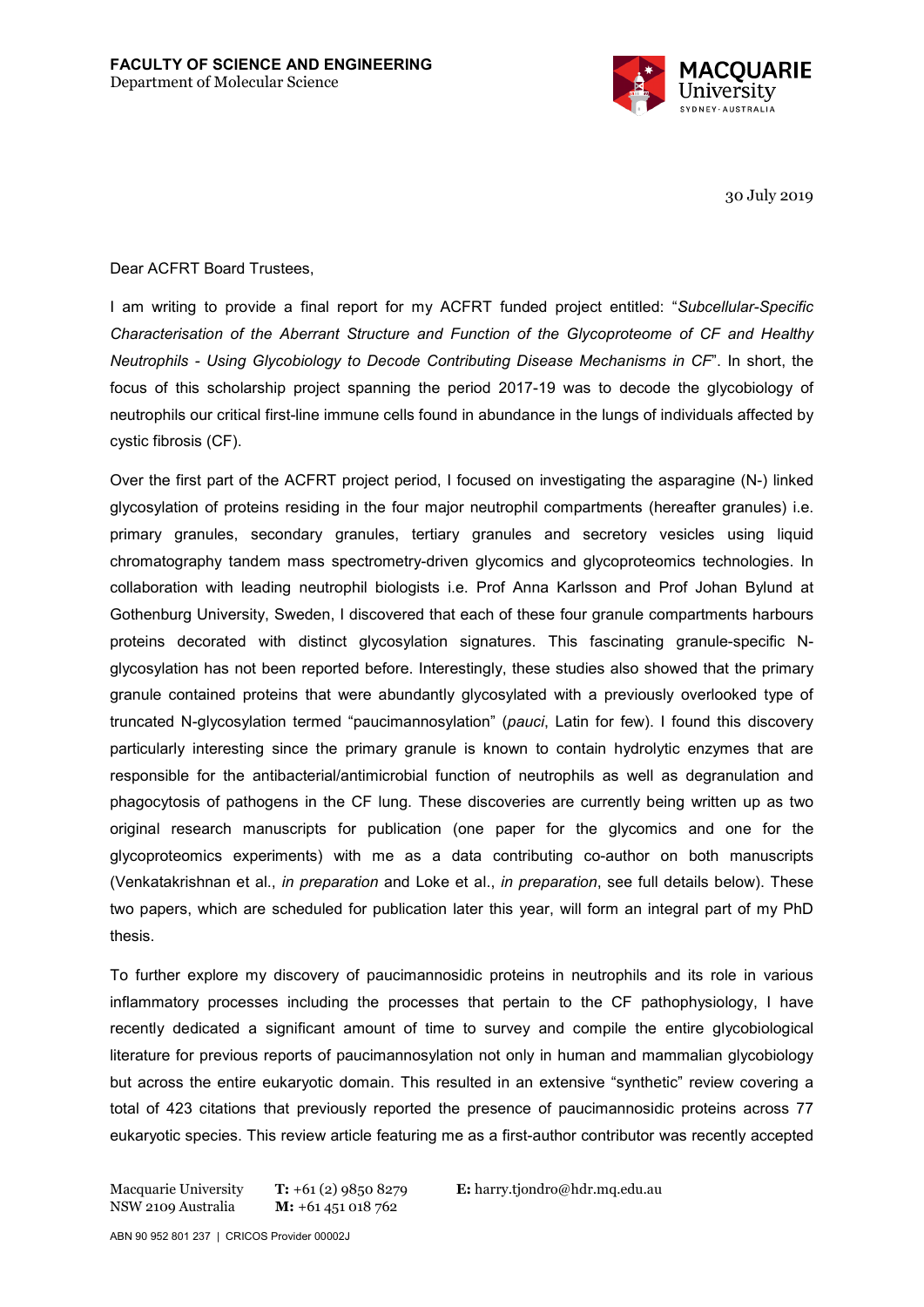

for publication in a very high impact journal (Tjondro et al., Human Protein Paucimannosylation: Cues from the Eukaryotic Kingdoms, *Biol Rev Camb Philos Soc*, impact factor 10.3) (DOI: 10.1111/brv.12548). In this synthetic review, I found evidence for the notion that paucimannosidic proteins are involved in diverse biological processes such as development, fertility and in the immune system in particular within the innate immune system of relevance to the CF aetiology. Taking cues from the "lower" species, I suggested that protein paucimannosylation is important in human neutrophil maturation and function and that aberrant glycosylation processes may lead to an impaired innate immune system. Following on from this review, it is therefore now of particular interest to investigate whether neutrophils isolated from CF patients display an impaired response to inflammation and infection.

Together with my collaborators at Gothenburg University, I have over the past year (2018-19) conducted a large *ex vivo* study in which I infected neutrophils isolated from healthy individuals with bacteria common to CF including *S. aureus* in order to study their longitudinal response to infection and degranulation of antimicrobial paucimannosidic proteins. This involved a visit to the Swedish research lab for almost two weeks where I learned new techniques and biology valuable to the completion of my PhD candidature. My preliminary data have shown an interesting time-dependent increase of human myeloperoxidase (MPO) being released from *S. aureus* stimulated neutrophils. MPO is a well-studied glycoprotein with antibacterial properties residing in the primary granule of neutrophils. This abundant and neutrophil-specific glycoprotein has previously been associated with important processes in the CF pathogenesis, but limited is still known of the site-specific Nglycosylation of MPO despite reports demonstrating the importance of glycans for the antimicrobial function of MPO. I therefore have dedicated much time and effort to perform a detailed glycoprofiling of MPO over the past year. To this end, I am currently writing a structural characterisation paper on MPO that is expected to be published later this year in a high impact journal (Tjondro et al., *in preparation*). In short, this study showed that MPO is decorated by both oligomannosidic and paucimannosidic N-glycans at specific positions highly relevant to the 3D structure of the MPO dimer and its inhibition by ceruloplasmin. Interestingly, a glycoproteomic analysis of granule-separated MPO showed that only two of the five sites are glycosylated in a granule-specific manner, the functional relevance of which I am currently investigating. These findings are important to better understand the trafficking, processing and maturation of MPO in neutrophils, knowledge that contributes to an improved understanding of the innate immune system.

A relevant opportunity for a research project arising from my findings involves studying the effect of neutrophils upon challenge with *P. aeruginosa* also typically found in the CF lung*.* This is particularly interesting given our access to unique *P. aeruginosa* CF isolates (PASS1-4) that we previously have characterised as part of a larger ARC sponsored program. In such experiments neutrophils isolated

```
Macquarie University 
NSW 2109 Australia
                        T: +61 (2) 9850 8279
                        M: +61 451 018 762
```
**E:** harry.tjondro@hdr.mq.edu.au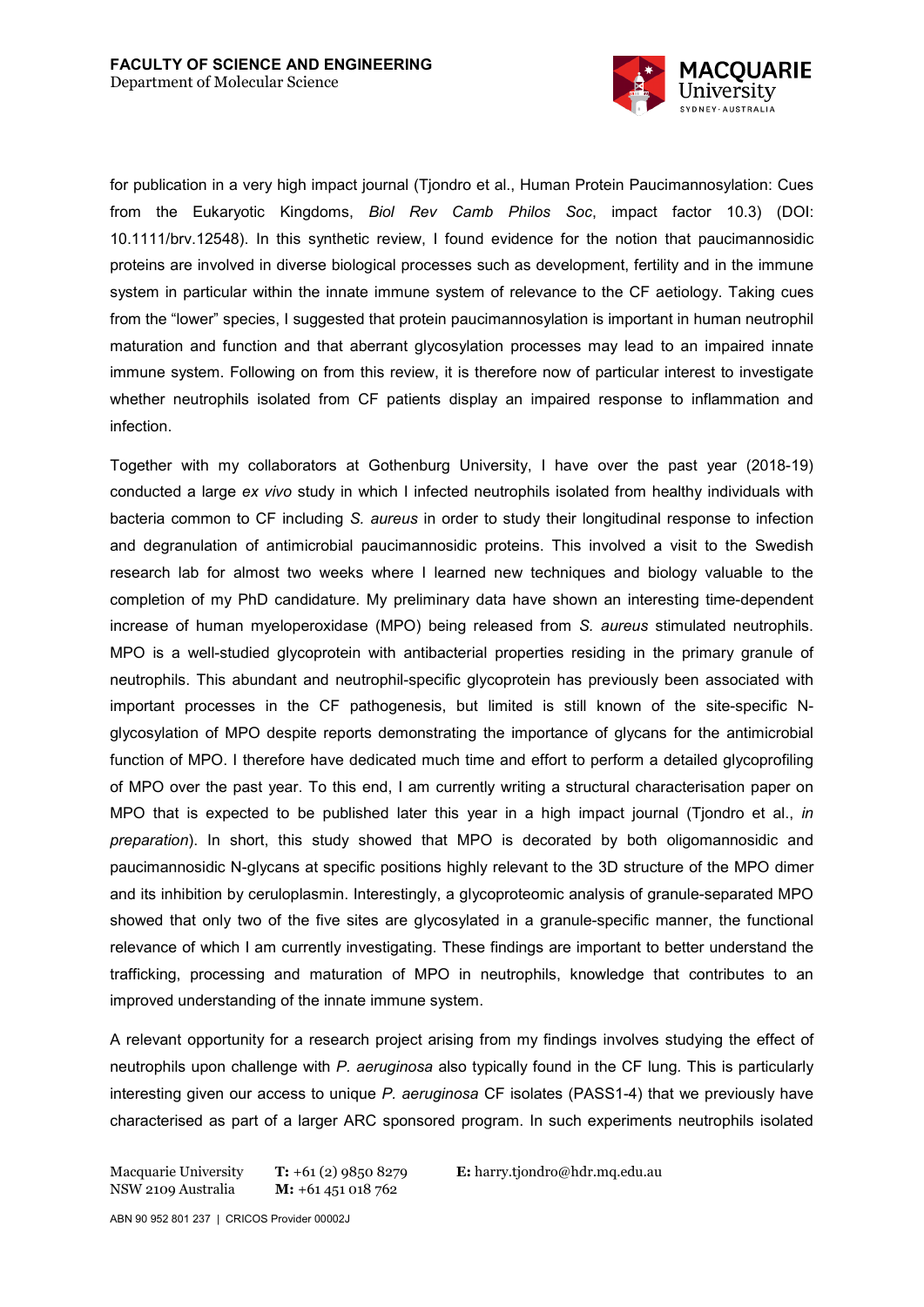

from both healthy individuals and CF patients should be compared. Other avenues for future research include studying the reduced capacity of neutrophils deficient in CFTR (CF-neutrophils) to eliminate pathogens relevant to the CF lung environment.

In conclusion, the studies and experiments described herein, which were enabled by the generous ACFRT funding, have provided support for the notion that novel paucimannosidic glycoproteins carried by neutrophils play critical functions during infection and inflammation (patho)physiological processes highly relevant to the CF disease mechanisms. Although this scholarship has produced new exciting knowledge mostly of fundamental character many aspects relating to neutrophil glycobiology remain to be explored in the context of CF and related disorders. This fundamental knowledge contributes to the essential knowledge base required to develop novel therapeutics and treatment options to assist lowering the disease burden of CF patients.

I am very much honoured and privileged to be selected as the recipient for this scholarship. If given the opportunity to do so, I would have a great interest in pursuing a career in CF research in the coming years.

Thank you.

Sincerely,

Mr Harry Tjondro, M.Sc Ph.D Candidate Department of Molecular Science Macquarie University Australia

## **List of outcomes**:

Papers (*published* and *in preparation*):

- 1. **Tjondro, H**., Loke, I., Chatterjee, S., Thaysen-Andersen, M. (2019). Human Protein Paucimannosylation: Cues from the Eukaryotic Kingdoms. *Biol Rev Camb Philos Soc*. DOI: 10.1111/brv.12548 (accepted on the 17<sup>th</sup> July, 2019)
- 2. **Tjondro, H**., Ugonotti, J., Chatterjee, S., Loke, I., Chen, S.Y., Hinneburg, H., Parker, B.L., Venkatakrishnan, V., Dieckmann, R., Struwe, W., Karlsson, A., Thaysen-Andersen, M.

Macquarie University NSW 2109 Australia **T:** +61 (2) 9850 8279 **M:** +61 451 018 762

**E:** harry.tjondro@hdr.mq.edu.au